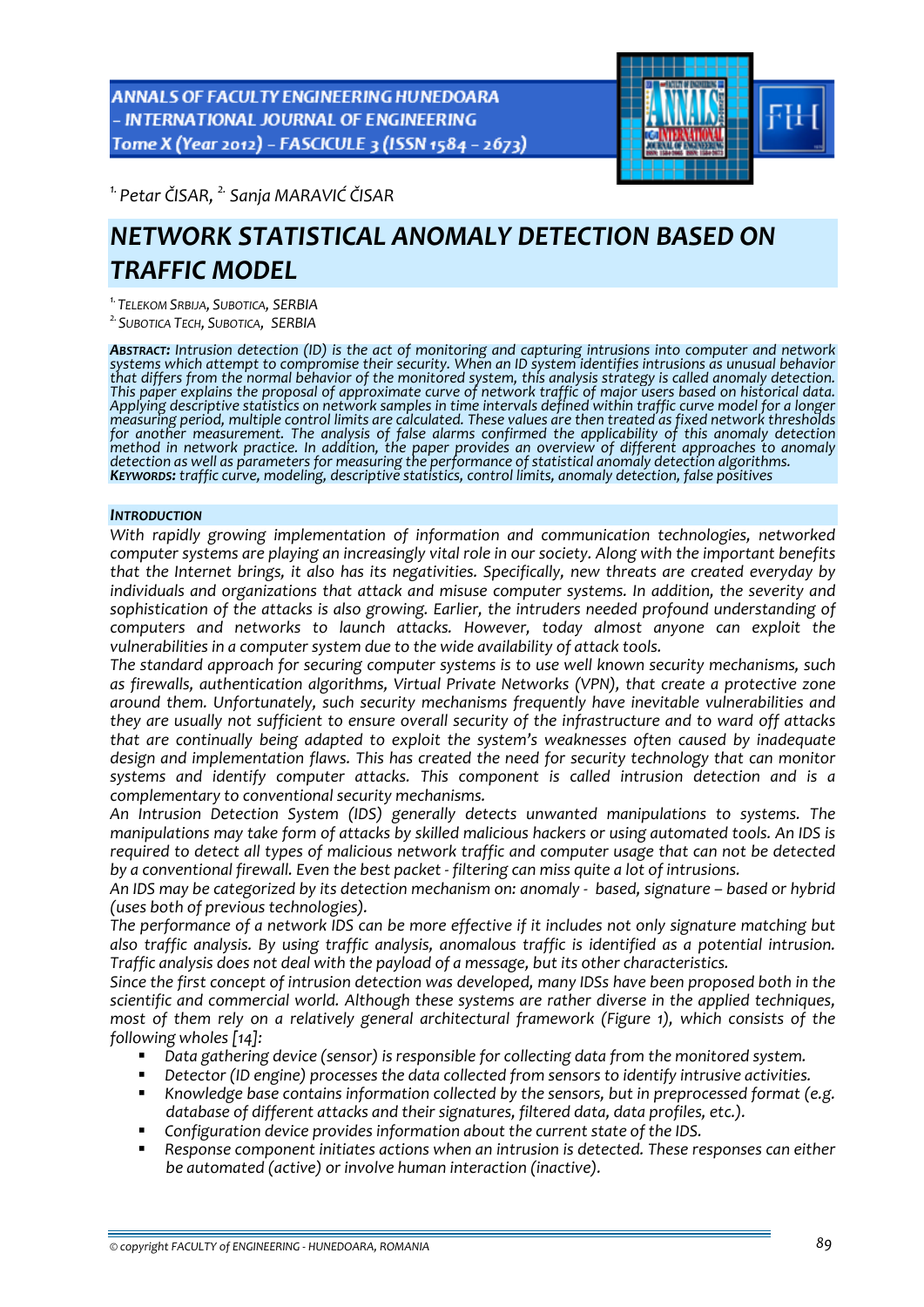

*This paper deals with statistical analysis of network traffic curves of major users. Based on the identification of common characteristics, the general model will be formed and the function of traffic defined, which represents the necessary condition for creating an algorithm for statistical detection of network anomalies.*

#### *NETWORK TRAFFIC CURVES*

*This research is focused on the study of forms of network traffic curves, in order to determine the specific periodic regularities. Confirmed conclusions would be the basis for the formulation of statistical*

*Figure 1. Basic Architecture of IDS*

*algorithm for detecting network anomalies based on fixed thresholds. The correctness of this approach* is tested by numerical values of network flow in the measuring period of a month. For the calculation of the upper threshold, the flow rates for the first 15 days were used, while the testing of obtained results *was realized on network values for another 15 days.*

*For the analysis of network traffic curves, the research uses daily, weekly and monthly graphic illustration of several larger Internet users that derives from the popular network software MRTG (Multi* Router Traffic Grapher), which is related to the period of one day, week and month. Without the loss of *generality, the graphical presentation of curves from three users is given below, noting that the observed traffic curves of other users do not deviate significantly from the forms shown here [3].*



*Figure 2. Traffic Curves of Different Users*

*Having in mind the shapes of previous curves, an aproximate periodic traffic trend can be recognized (the curve formed of long‐term averages of traffic in specific time intervals) with period T=24 h, which results in the following figure [4]:*

*In accordance with the previous figure, the periodic traffic trend curve is defined as:* 

> *for the interval*  $o - t_1$  *(night traffic):*  $y(t) = A_1$ *for the interval*  $t_1 - t_2$  *(increase of morning*

$$
traffic): y(t) = A_1 + (A_2 - A_1) \cdot \frac{t - t_1}{t_2 - t_1}
$$

*for the interval*  $t_2 - t_1$  *(daily traffic):*  $v(t) = A$ 

for the interval 
$$
t_3 - T
$$
 (fall of night traffic):  $y(t) = A_2$   
for the interval  $t_3 - T$  (fall of night traffic):  $y(t) = A_2 - (A_2 - A_1) \cdot \frac{t - t_3}{T}$ 

for the interval 
$$
t_3 - I
$$
 (fall of night traffic):  $y(t) = A_2 - (A_2 - A_1) \cdot \frac{t - t_3}{T - t_3}$   
where  $A_1$ ,  $A_2$ ,  $t_1$ ,  $t_2$ ,  $t_3$  and T represent the values whose meaning is shown in the Figure 2 and they vary

*from user to user.* In the case of some users (for example, User 3 in Figure 2) in the weekend days the fall of average daily traffic is about 25%. In this sense, the value of  $A_2$  for the same user cannot be considered as *constant in all periods T.*

# *STATISTICAL ANOMALY DETECTION ALGORITHM*

*Statistical methods monitor the user or system behavior by measuring certain variables over time (e.g. login and logout time of each session). The basic models keep averages of these variables and detect whether thresholds are exceeded based on the standard deviation of the variable. More advanced statistical models also compare profiles of long‐term and short‐term user activities. These*

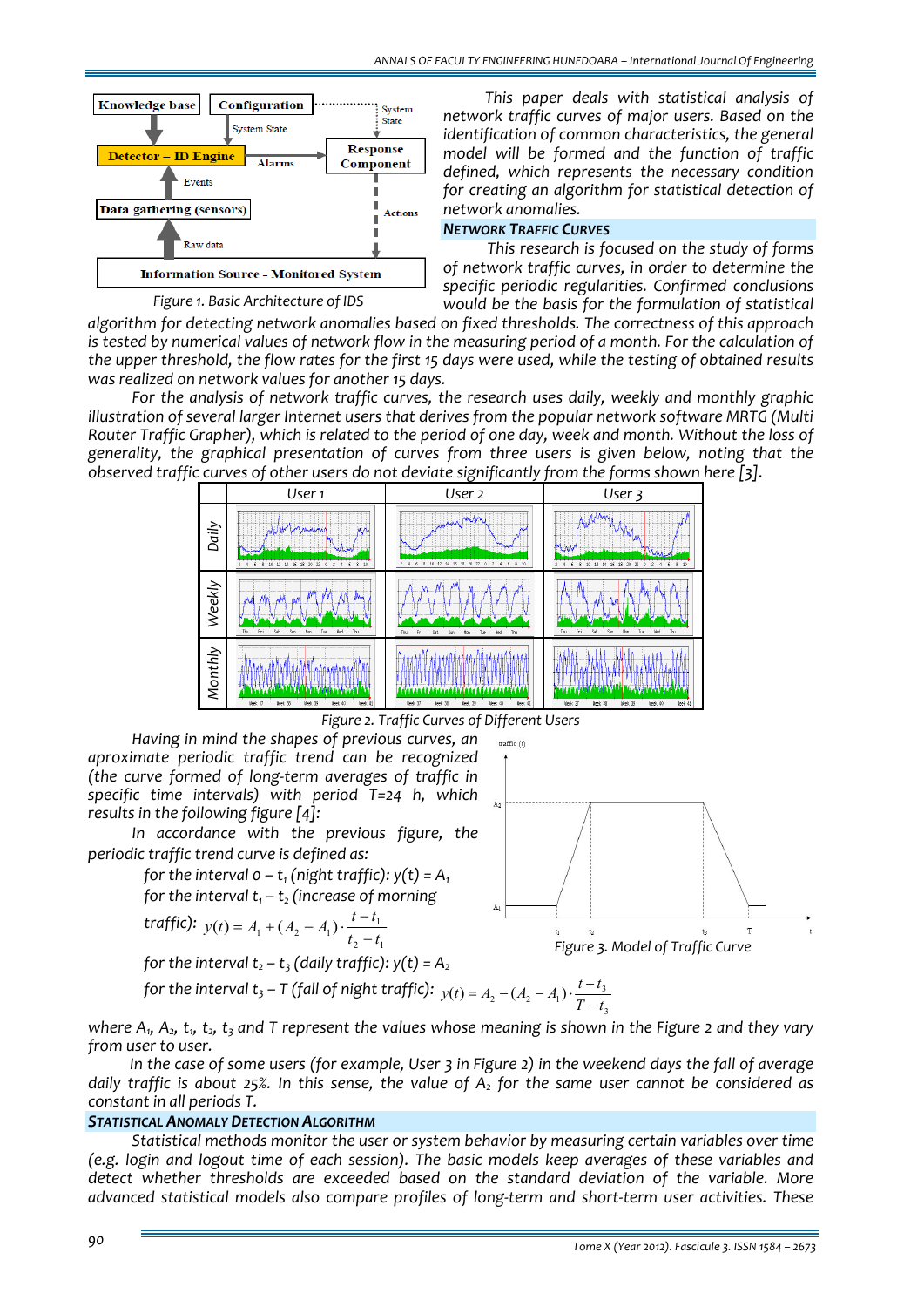statistical models are used in host-based IDSs, network-based IDSs, as well as in application-based IDSs *for detecting malicious viruses [14].*

*The different traffic models each have its own advantages and disadvantages. The type of network under study and the traffic characteristics strictly influence the choice of the traffic model used for analysis. Traffic models that cannot capture or describe the statistical characteristics of the actual* traffic on the network are to be avoided, since the choice of such models will result in under-estimation *or over‐estimation of network performance.*

*There is no one single model that can be used effectively for modeling traffic in all kinds of* networks. For heavy-tailed traffic, it can be shown that Poisson model under-estimates the traffic [12]. *In case of high speed networks with unexpected demand on packet transfers, Pareto based traffic models are excellent candidates since the model takes into the consideration the long‐term correlation in packet arrival times [13]. Similarly, with Markov models, though they are mathematically tractable, they fail to fit actual actual traffic of high‐speed networks.*

*The available literature is not completely certain what type(s) of probability distribution best models network traffic. Thus, for example, the uniform, Poisson, lognormal, Pareto and Rayleigh distributions were used in different applications. Statistical analysis presented in [10] showed how skewness and kurtosis of network traffic samples in a certain time interval may be criterions for selection of appropriate distribution type. Among analyzed types of distribution, based on kurtosis and skewness as criteria for describing network traffic, the appropriate are uniform, normal, Poisson, lognormal and Rayleigh distribution.*

*Approach by statistical quality control – Statistical quality control is the term used to describe the set of statistical tools for evaluation of organizational quality. Statistical quality control can be divided into three broad categories:*

- *1. Descriptive statistics are used to describe quality characteristics and relationships. Included are statistics such as the mean, standard deviation, the range, and a measure of the distribution of data.*
- *2. Statistical process control (SPC) involves inspecting a random sample of the output from a process and deciding whether the process is producing products with characteristics that fall within a predetermined range. SPC answers the question of whether the process is functioning properly or not. Key tools in SPC are control charts (also known as Shewhart charts or process‐behaviour charts).*
- *3. Acceptance sampling is the process of randomly inspecting a sample of goods and deciding whether to accept the entire lot based on the results.*

*The tools in each of these categories provide different types of information for use in analyzing quality. Descriptive statistics are used to describe certain quality characteristics, such as the central tendency and variability of observed data. Although descriptions of certain characteristics are helpful, they are not enough to help us evaluate whether there is a problem with quality. Acceptance sampling can help us do this. Acceptance sampling helps us decide whether desirable quality has been achieved. Although this information is helpful in making the quality acceptance decision, it does not help us* identify and catch a quality problem during the process. For this we need tools in the statistical process *control category.*

*In order to determine the range of expected traffic in a certain moment during the day, traffic values were collected and analyzed for each characteristic time segment. Following that, taking into consideration the clearly identified central lines and the traffic values distributed around them, descriptive statistics is applied, with the aim of calculating the lower and upper control limit.* 

The center line for the control chart is the target value or the mean of network traffic  $(y_0)$ . The *upper (UCL) and lower control limits (LCL) are:*

$$
UCL = y_o + k\sigma \tag{1}
$$

$$
LCL = y_0 - k\sigma \tag{2}
$$

where the factor  $k$  is either set equal  $3$  (the  $3$ -sigma control limits) or chosen using the Lucas and *Saccucci tables [9], while σ is standard deviation of used values.*

*In this sense, the arithmetic mean and standard deviation of samples are calculated, and on the basis of them, the upper and lower control limits (maximum and minimum of expected traffic) are* determined [5,7] with a confidence interval 99.7% (i.e. 30). Any network value that falls outside this *interval, in statistical terms represents an anomaly suspicious on attack. The daily outgoing traffic (in* this case, for September 21, 2010, Tuesday) of a typical user is taken as an example, in which the *following four characteristic intervals can be identified (Figure 4): 02–06 h (night traffic), 06‐10 h (morning traffic), 10‐22 h (daily traffic) and 22‐02 h (night traffic).* 

*Using the ability of monitoring software PRTG [8] to provide numeric values also (Figure 5), 349 consecutive hourly averages were taken for the first 15 days of monthly period (Aug 24 – Sep 06).*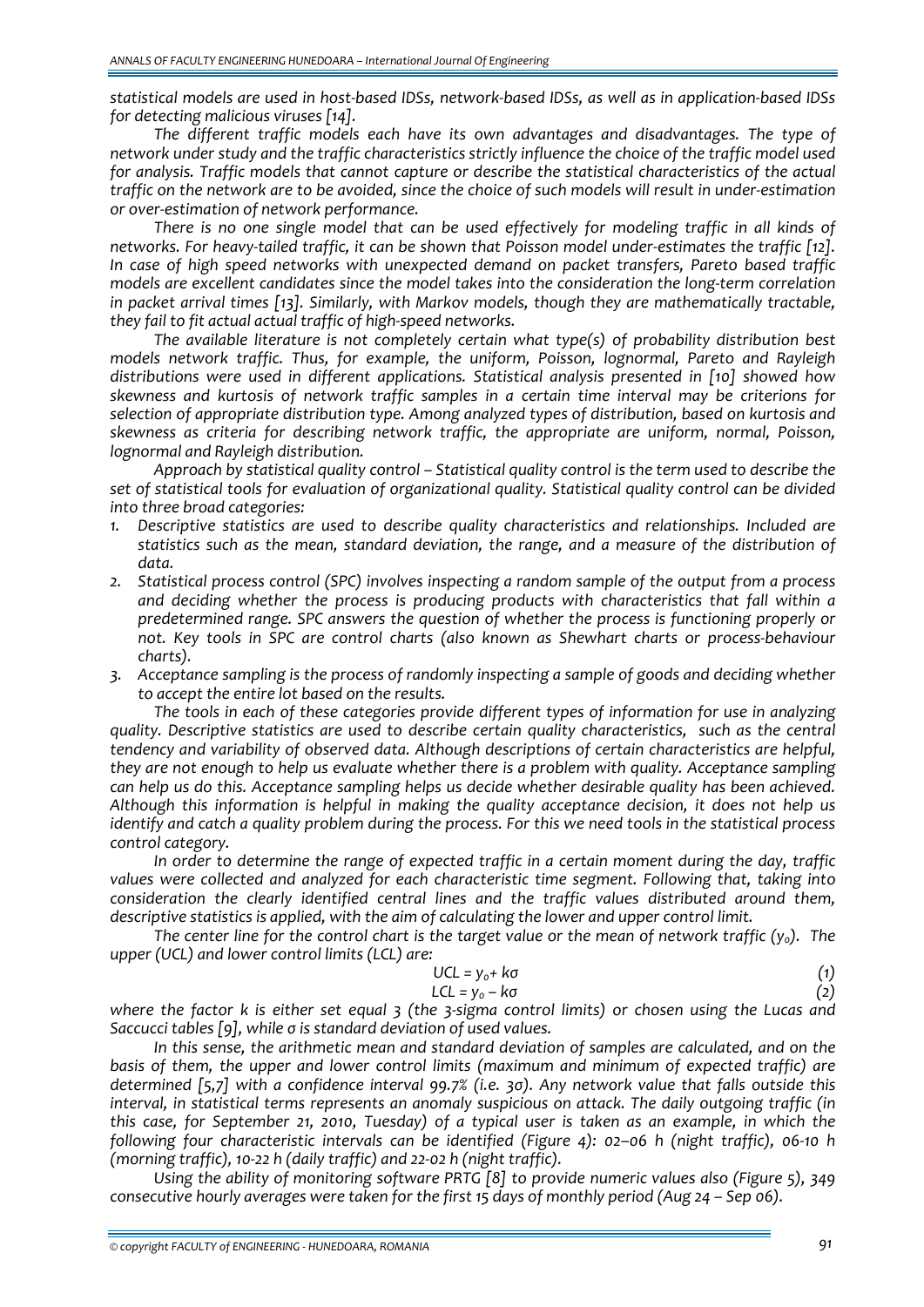

22:00  $00:00$  $08:00$ Bandwidth Traffic OUT: Max=71,140.024, Last=54,497.575 [kbit/second]<br>Bandwidth Traffic IN: Max=23,395.715, Last=12,548.798 [kbit/second]

*Figure 4. Daily Traffic Curve*

| 30 Days, Hourly Averages     |                             |             |                       |             |                |             |          |  |  |
|------------------------------|-----------------------------|-------------|-----------------------|-------------|----------------|-------------|----------|--|--|
|                              | <b>Bandwidth Traffic IN</b> |             | Bandwidth Traffic OUT |             | Sum            |             | Coverage |  |  |
|                              | kbyte                       | kbit/second | ktyte                 | kbit/second | kbyte          | kbit/second | ☜        |  |  |
| 0/21/201011:00 AM - 12:00 PM | 5,303,105,457               | 12,250,542  | 23232.054730          | 52.071.704  | 201015000100   | 05322300    | $100-$   |  |  |
| 9/21/201010:00 AM - 11200 AM | 5,392,801.792               | 12,272.472  | 25129.345.500         | 57457.955   | 30,522,147.052 | 09,400,401  | 100      |  |  |
| 9/21/2010 9:00 AM - 10:00 AM | 4,533,574705                | 11,000.090  | 22,449,901,922        | 51,000,025  | 27,203,030.027 | 02,009.915  | 100      |  |  |
| 0/21/2010 0:00 AM - 0:00 AM  | 3,937,204-794               | 8,000,037   | 15,205,790.997        | 41,431,390  | 22,143,055791  | 50,391.433  | 100      |  |  |
| 0/21/20107:00AM - 8:00 AM    | 2,941,230,035               | 0.093.200   | 1552310531            | 35402.020   | 15,524,340,509 | 42455300    | 100      |  |  |
| 9/21/2010 0:00 AM - 7:00 AM  | 2,320,000,530               | 5281755     | 11,295,802.754        | 25712.547   | 13019243290    | 30,094,302  | 100      |  |  |
| 9/21/2010 5:00 AM - 0:00 AM  | 2493015499                  | 4691944     | 8,707,921,907         | 19,953112   | 10,001,530,800 | 24,945,055  | 100      |  |  |
| 9/21/2010 4:00 AM - 5:00 AM  | 2455484420                  | 4,900.748   | 8,944,382.950         | 20354-402   | 11,100,907,052 | 25201450    | 100      |  |  |
| 9/21/2010 3:00 AM - 4:00 AM  | 2,223,022.730               | 5,000.005   | 8,490,643,354         | 19,322.977  | 10,714,000.091 | 24353252    | 100      |  |  |
| 9/21/2010 2:00 AM - 3:00 AM  | 2.037.770.073               | 6,457.755   | 10,392,7194.90        | 23,050.201  | 13230,490.003  | 30408049    | 100      |  |  |
| 9/21/20101:00 AM - 200 AM    | 3304295420                  | 7,519,553   | 13292,704.503         | 30,250.234  | 10.977.002.002 | 37.709.700  | 100      |  |  |
| 0/21/201012:00 AM - 1:00 AM  | 3,905,135,773               | 8,860.773   | 10/203052/203         | 35-405-759  | 20,000 100 077 | 47352.532   | 100      |  |  |
| 0/20/201011:00 PM - 12:00 AM | 5200230.072                 | 12,099,340  | 20.072.952.000        | 47499423    | 20171,020.752  | 59,555,071  | 100      |  |  |
| 9/20/201010:00 PM - 11:00 PM | 6,200,480,995               | 14240402    | 24002.510.303         | 54754334    | 30,322,097,298 | 09,004-433  | 100      |  |  |
| 9/20/2010 9:00 PM - 10:00 PM | 0.400,020.455               | 19115007    | 27,200,047.920        | 02,035.545  | 35,000,070,303 | 61151232    | 100      |  |  |
| 9/20/2010 6:00 PM - 9:00 PM  | 9.457290.339                | 21,521,500  | 27132023900           | 01,745224   | 30.959.920.325 | 83200.783   | 100      |  |  |
| 9/20/20107:00 PM - 8:00 PM   | 9443835224                  | 21,491,261  | 20,071,252.901        | 01.193420   | 30,315101.185  | 82041.707   | 100      |  |  |
| 9/20/2010 6:00 PM - 7:00 PM  | 7,819,753700                | 17/795/333  | 29.904.090.955        | 67,276,533  | 37323795088    | 85,073,807  | 100      |  |  |
| 9/20/2010 5:00 PM - 6:00 PM  | 7253,592,590                | 10,900224   | 27.955,055,053        | 02/703750   | 34242577073    | 79290.50    | 100      |  |  |
| 9/20/2010 4:00 PM - 5:00 PM  | 8,129,120,020               | 18,499.307  | 24 053 059 247        | 50404350    | 321762765273   | 74003003    | 100      |  |  |
| 9/20/2010 3:00 PM - 4:00 PM  | 7,715,955.312               | 17,505797   | 25003390410           | 55,720.219  | 33-522-306-422 | 76256.016   | 100      |  |  |
| 9/20/2010 2:00 PM - 3:00 PM  | 0130085813                  | 13,905.223  | 20,541,110,454        | 00399470    | 32/077,002.207 | 74304.099   | 100      |  |  |
| 9/20/20101:00 PM - 2:00 PM   | 0.005.001.151               | 13002.311   | 25,000,542,050        | 55,590.376  | 31,945,025,110 | 72000000    | 100      |  |  |
| 9/20/201012:00 PM - 1:00 PM  | 5306340.255                 | 12,210,000  | 22/17/201204          | 51.471.496  | 27,000,331,530 | 03066107    | 100      |  |  |
| 9/20/201011:00 AM - 12:00 PM | 5:441,315249                | 12302.000   | 20419470577           | 40-405-093  | 25000.700.220  | 5000003     | 100      |  |  |
| 9/20/201010100 AM - 11300 AM | 4/979/912 022               | 11,332.005  | 20,952,517,233        | 47,750.056  | 25,902,729.250 | 59,002.751  | 100      |  |  |

*Figure 5.PRTG ‐ Traffic Samples (example)*

#### *Table 1. Descriptive Network Statistics and Control Limits (the first period)*

*During the period of observation no attack situation is detected, so the measuring results can be considered as attack‐free. Descriptive statistics applied on the used data (with the aim of defining fixed control limits) leads to the following results (in kbit/s):*

*Upper and lower control limits in the previous table define the minimum and maximum expected values of traffic at certain time intervals.*

|                           | 02-06          | 06-10        | $10 - 22$  | 22-02         |
|---------------------------|----------------|--------------|------------|---------------|
| Mean                      | 24237,53236    | 35240,97532  | 58378,65   | 44.406,06     |
| Standard Error            | 496,7067799    | 1223,139254  | 386,6292   | 1.125,28      |
| Median.                   | 23706,8165     | 35715,9745   | 58789.77   | 43.547.01     |
| Mode                      | #N/A           | #N/A         | #N/A       | #N/A          |
| <b>Standard Deviation</b> | 3717,013184    | 9153,136048  | 5172,747   | 8.569,85      |
| Sample Variance           | 13816187.01    | 83779899.52  | 26757307   | 73.442.393.17 |
| Kurtosis                  | $-0.343842343$ | -1,153976393 | 0,391492   | $-1.04$       |
| <b>Skewness</b>           | 0,396455629    | 0.04747584   | $-0,63688$ | 0.08          |
| Range                     | 15927,125      | 34161,572    | 28378.16   | 30.795,38     |
| Minimum.                  | 17866,862      | 18815,316    | 40195,81   | 29.534,68     |
| Maximum                   | 33793,987      | 52976,888    | 68573,97   | 60.330,06     |
| Sum.                      | 1357301,812    | 1973494,618  | 10449778   | 2.575.551.21  |
| Count                     | 56             | 56           | 179        | 58            |
| Confidence Level          | 995,4226241    | 2451,225824  | 762,9667   | 2253,328157   |
| Upper Control Limit       | 35388.57191    | 62700.38347  | 73896.89   | 70115.61659   |
| Lower Control Limit       | 13086.49281    | 7781.567176  | 42860.41   | 18696.49413   |

*Table 2. Differences in Characteristic Values of Traffic*

|         | Daily 1<br>[Mb/s] | Daily 2<br>[Mb/s] | Diff.[%] |      | Weekly<br>[Mb/s]<br>[Mb/s]<br>[Mb/s] | Diff.[%]      |      | $\begin{array}{l} \textit{Month} \\ \textit{y} \\ \textit{[Mb/s]} \\ \textit{MonthI} \\ \textit{y} \\ \textit{[Mb/s]} \\ \textit{[Mb/s]} \\ \textit{[Mb/s]} \end{array}$ | Diff.[%]           |
|---------|-------------------|-------------------|----------|------|--------------------------------------|---------------|------|--------------------------------------------------------------------------------------------------------------------------------------------------------------------------|--------------------|
| User 1  |                   |                   |          |      |                                      |               |      |                                                                                                                                                                          |                    |
| Max.    | 33,9              | 33,1              | $-2,4$   | 29,7 | 33,4                                 | 12,4          | 9,7  | 9,8                                                                                                                                                                      | $\mathbf{1}$       |
| Average | 16,5              | 19,1              | 15,8     | 17,0 | 21,1                                 | 24,1          | 6,01 | 6,6                                                                                                                                                                      | 9,8                |
| User 2  |                   |                   |          |      |                                      |               |      |                                                                                                                                                                          |                    |
| Max.    | 3,94              | 3,63              | $-7,8$   | 3,98 | 3,68                                 | $-7,5$        | 48,2 | 49,2                                                                                                                                                                     | 2                  |
| Average | 2,35              | 2,09              | $-11$    | 2,28 | 2,09                                 | $-\sqrt{8,3}$ | 30,9 | 30                                                                                                                                                                       | $-3$               |
| User 3  |                   |                   |          |      |                                      |               |      |                                                                                                                                                                          |                    |
| Max.    | 9,31              | 10,0              | 7,4      | 9,71 | 9,99                                 | 2,9           | 9,9  | 9,7                                                                                                                                                                      | $-2$               |
| Average | 5,71              | 6,01              | 5,2      | 5,63 | 6,64                                 | 17,9          | 5,4  | 4,9                                                                                                                                                                      | $-9,2$             |
| User 4  |                   |                   |          |      |                                      |               |      |                                                                                                                                                                          |                    |
| Max.    | 9,69              | 9,99              | 3,1      | 10,0 | 9,91                                 | $-0,9$        | 10   | 10                                                                                                                                                                       | 0                  |
| Average | 4,96              | 5,14              | 3.6      | 5,2  | 4,94                                 | $-5$          | 7,4  | 7,6                                                                                                                                                                      | 2,7                |
| User 5  |                   |                   |          |      |                                      |               |      |                                                                                                                                                                          |                    |
| Max.    | 48,2              | 46,3              | $-3,9$   | 48,5 | 45,2                                 | $-6,8$        | 1,8  | 1,8                                                                                                                                                                      | O                  |
| Average | 29                | 24,4              | $-15,9$  | 30,4 | 26,4                                 | $-13,1$       | 0,14 | 0,14                                                                                                                                                                     | O                  |
| User 6  |                   |                   |          |      |                                      |               |      |                                                                                                                                                                          |                    |
| Max.    | 10,1              | 10,1              | O        | 10,0 | 10,0                                 | O             | 3,94 | 3,66                                                                                                                                                                     |                    |
| Average | 7,78              | 7,95              | 2,2      | 7,43 | 8,14                                 | 9,6           | 1, 9 | 2,03                                                                                                                                                                     | $\frac{-7,1}{6,8}$ |
| User 7  |                   |                   |          |      |                                      |               |      |                                                                                                                                                                          |                    |
| Max.    | 3,98              | 3,97              | $-0,02$  | 3,94 | 3,99                                 | 1,2           | 3,9  | 3,9                                                                                                                                                                      | o                  |
| Average | 1,74              | 1,79              | 2,9      | 1,88 | 1,99                                 | 5,9           | 1,9  | $\overline{2}$                                                                                                                                                           | 5,2                |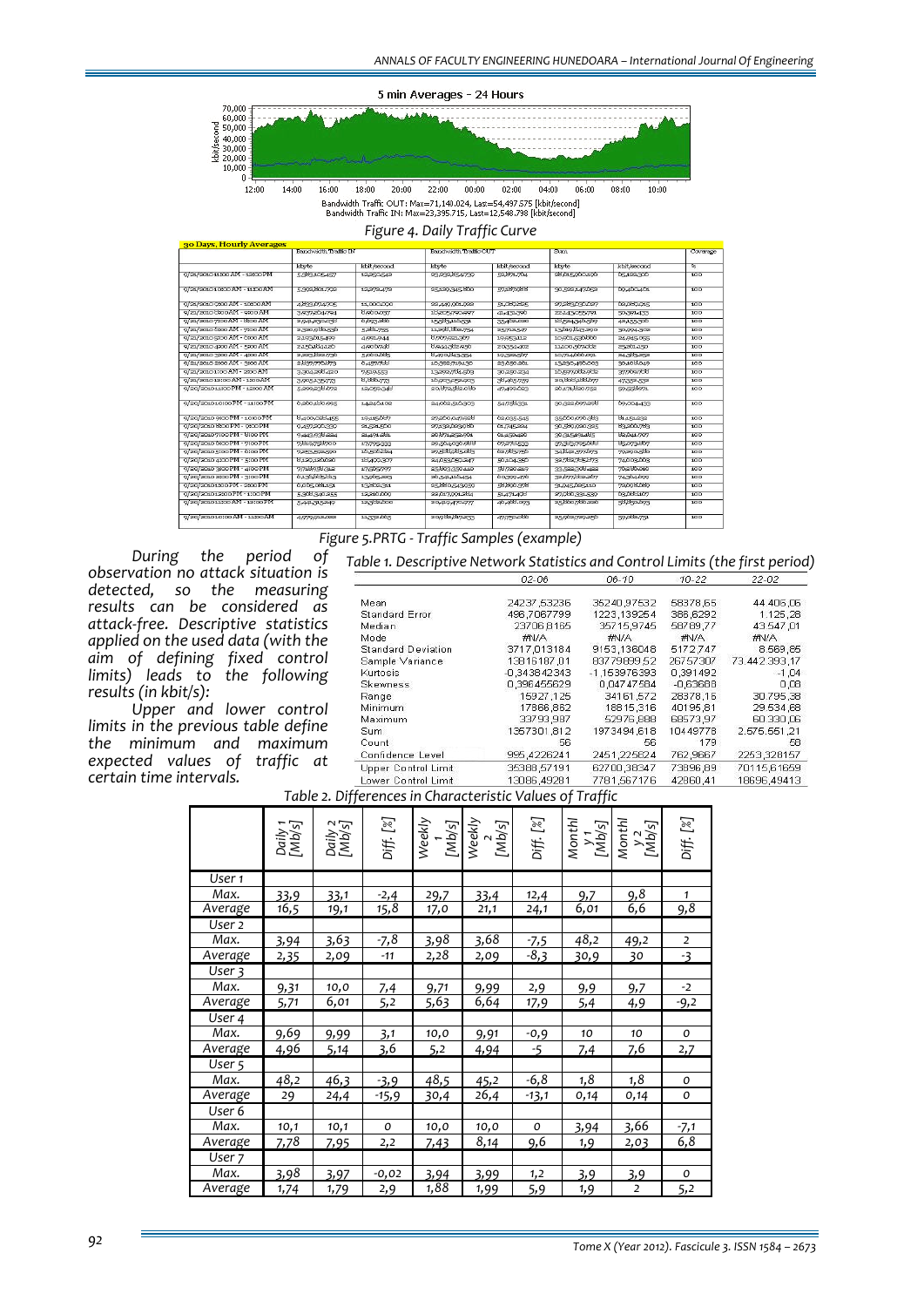*Since the working principle is based on exceeding the upper threshold, this approach is particularly suitable for detection of high intensity attacks – whose mean amplitude is 250% higher than the mean traffic rate [11].*

*The research also dealt with establishing the size and variation of characteristic values of the traffic in different time periods. In this regard, the observed values were the average and maximum traffic of several users, in daily, weekly and monthly periods. In order to check the calculated values, two measurements were made in the range of a month and obtained were the following results, presented in Table 2.*

*By comparison of data from table it can be concluded that the changes in maxima and average* values of traffic are relatively small - the average value of difference in maximum traffic is 3.26% while in *average value is 8,44%.*

## *EVALUATION*

*The evaluation of the previously determined statistical algorithm (Table 1) is performed on another 15 days of monthly data (Figure 6, Sep 07 – Sep 21), divided into corresponding four daily intervals. The key idea of evaluation is to determine whether occurred at appropriate intervals* exceeding the control limits specified in the first measurement (Figure 6, Aug 24 – Sep 06). The result of descriptive statistics applied on these data is presented in Table 3. The aim of this calculation is to *determine the maximum and minimum traffic value at appropriate intervals.*



Bandwidth Traffic IN: Max=23.158.675, Last=12.233.309 [kbit/second] *Figure 6. Monthly Traffic Curve*

*Table 3. Descriptive Network Statistics (the second period)*

|                           | 02-06          | 06-10        | 10-22          | $22 - 02$      |
|---------------------------|----------------|--------------|----------------|----------------|
| Mean                      | 24257.5589     | 35006.70425  | 59658,86008    | 46853,98003    |
| Standard Error            | 556.3660307    | 1242.071044  | 405.7866418    | 1385.21244     |
| Median.                   | 23998.081      | 36360.432    | 60359.4485     | 47481,368      |
| Mode                      | #N/A           | #N/A         | #N/A           | #N/A           |
| <b>Standard Deviation</b> | 4309.592743    | 9621.040938  | 5290,810502    | 10549.4636     |
| Sample Variance           | 18572589.61    | 92564428.74  | 27992675.77    | 111291183.     |
| Kurtosis                  | $-0.224175194$ | -0.740910158 | -0.079311647   | $-0,796621206$ |
| <b>Skewness</b>           | 0.461121744    | -0.229295021 | $-0.517610499$ | 0,172489813    |
| Range                     | 19167.925      | 37420,539    | 26638,567      | 43954,97       |
| Minimum                   | 15517.191      | 14129.554    | 45113.513      | 27833.81       |
| Maximum                   | 34685.116      | 51550.093    | 71752,08       | 71788.79       |
| Sum                       | 1455453.534    | 2100402.255  | 10142006,21    | 2717530,842    |
| Count                     | 60             | 60           | 170            | 58             |
| Confidence Level          | 1113.285847    | 2485.378398  | 801.0635755    | 2773.84004     |

*ADAPTIVE THRESHOLD ALGORITHM*

*In addition to algorithm with fixed thresholds, algorithm with adaptive threshold is also used for intrusion detection. This relatively simple algorithm relies on testing whether the traffic, i.e. number of* packets, over a given interval exceeds a particular threshold. In order to account for seasonal (daily and weekly) traffic variations, the value of the threshold is set adaptively, based on an estimate of the mean *number of packets, which is computed from recent traffic measurement.*

If  $x_n$  is the number of packets in the n-th time interval and  $\mu_{n-1}$  is the mean rate calculated from *measurements prior to n, then the alarm is active if [11]:*

$$
x_n \geq (\alpha + 1) \cdot \mu_{n-1} \tag{3}
$$

*total of 349 analyzed samples).*

*Comparing obtained extremes (the minimum and maximum, Table 3) with the corresponding control limits from the first measurement (Table 1), it can be concluded that only for the interval 22‐02, the detected maximum (71 788.79 kb/s) exceeded the upper control limit (70 115.62 kb/s), causing the situation of statistical anomaly (or statistical false alarm). The calculated false alarm rate was 0.3% (one false event on the*

Then alarm is signalized at the moment n. Here  $\alpha > 0$  is the parameter that indicates the *percentage above the mean value that we consider to be an indication of anomalous behavior. The mean μ<sup>n</sup> can be computed over some past time interval or using the EWMA of previous measurements [11]:*

$$
\overline{\mu}_n = \lambda \cdot \overline{\mu}_{n-1} + (1 - \lambda) \cdot x_n \tag{4}
$$

*where λ is the EWMA factor.*

*Direct application of the above algorithm would yield a relatively high number of false alarms (false positives). A simple modification that can improve its performance is to signal an alarm after a* certain number of consecutive violations of the threshold  $#$  (Fig. 7). In this case, the alarm is active if [11]:

$$
\sum_{i=n-k+1}^{n} 1_{\left\{x_i \geq (\alpha+1)\overline{\mu}_{i-1}\right\}} \geq k \tag{5}
$$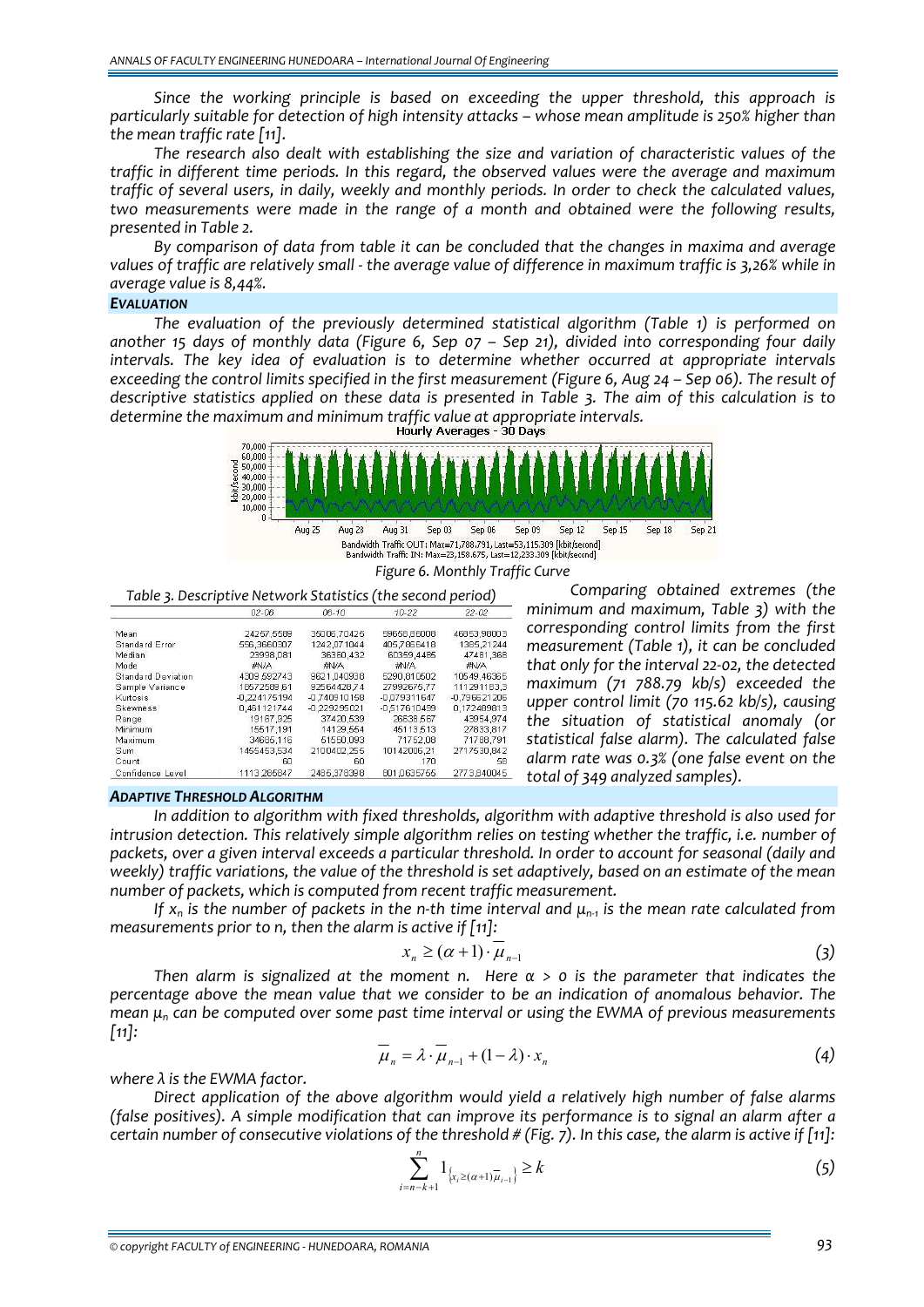*where k > 1 is the parameter that indicates the number of consecutive intervals the threshold must be exceeded for generating an alarm.*

*The configurable parameters of this algorithm are the threshold factor α, the number of successive threshold violations k before signaling an alarm, the EWMA factor λ and the time interval T over which the number of packets are taken.*

#### *NETWORK STATISTICAL ANOMALY DETECTION (NSAD)*



*NSAD attempts to dynamically understand the network and statistically identify traffic that deviates from normal traffic usage and patterns. NSAD systems can be broken down further into threshold, baseline and adaptive systems, with each looking for different triggers to identify anomalous behaviour.*

*Threshold NSAD Systems – These systems allow the administrator to configure thresholds to certain network usage parameters and report the passing of a configured threshold as a potential attack. For instance, threshold NSAD may allow the administrator to configure a threshold of 4000* request/minute to a Web server. Then, any time that the system measures more then 4000 requests in a *minute it will be reported as an anomaly and a potential attack.*

*Baseline NSAD Systems – This systems detect and report statistical anomalies by establishing a baseline of some network usage pattern and then reporting deviations from that baseline as a potential intrusions. For example, baseline NSAD can look at total network traffic volume by hour and establish a range of "normal" values for that parameter. For example, on Fridays between 10am and 11am the total traffic volume is expected to be between 90 and 130 megabytes. Then, if the system detects more or less traffic in that hour, it is reported as an anomaly and a potential attack.* 

*Adaptive NSAD Systems – Since usage patterns change over time, NSAD systems attempt to adapt to these changes continually. Adaptive systems accomplish this by using "statistical usage profiling". Basically, the system maintains two sets of usage data – a long–term usage profile and a short–term observed usage. To detect attacks, a modern NSAD system compares the short – term usage to the long – term profile and reports deviations that are considered "statistically significant" as a potential attacks. The system further blends the short–term observed usage into the long–term usage profile to realize adaptation.* 

*The advantages of NSAD:*

*it can detect attacks that would be missed by other detection mechanisms and is much more successful at detecting modified, novel and new attacks than signature‐based IDS*

*The weaknesses of NSAD:*

*attack reporting is hard to interpret or turn into an action,*

 *traffic in large organizations is constantly changing, making it virtually impossible to establish a baseline,*

*attacks can be contained within the baseline and an organization would never know,*

*attackers can train the adaptive system to see attack traffic as normal,*

*false alarms generation,*

*robust and massive profiles.*

#### *MALICIOUS NSAD TRAINING*

*As adaptive NSAD systems continually update their long–term usage profile to adapt to changing network usage patterns, the systems open themselves up to a serious and detrimental attack, usually referred to as the "NSAD training attack". An attacker that knows that there is an NSAD system monitoring the network can influence the monitored usage pattern slowly enough to not be detected and in such a way that the attacker will eventually get the adaptive baseline to a point where it recognizes an attack as normal traffic.*





*For example, imagine an NSAD system that monitors network volume. Assume that the current* baseline is 80 to 120 megabytes per hour and that the attack wants to flood the network with 500 *megabytes per hour. The attack can start by maintaining a constant network volume of 110 megabytes* per hour. This may bring the beseline to the range of 100 to 140 megabytes, at which time the attacker will increase the volume to 130 megabytes per hour, and so on. The attacker can repeat this process until the system's baseline is in the vicinity of 500 megabytes per hour. At this point the attacker can *launch his attack and the system will never spot it.*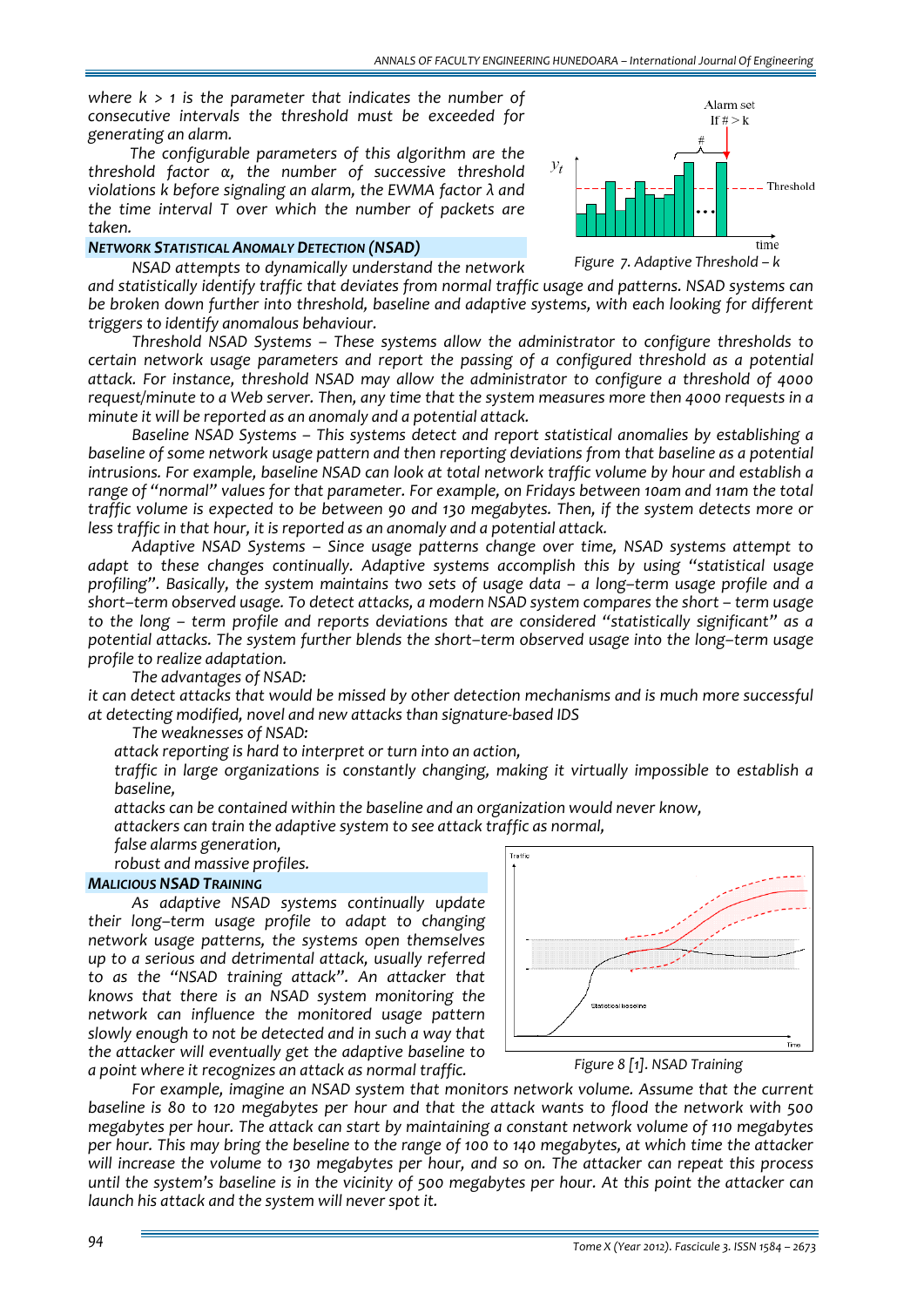## *FALSE POSITIVES*

*False positives happen when an IDS falsely reports an attack. NSAD systems have the worst false positive rates among all intrusion detection mechanisms due to the way networks operate. Deviations from baseline usage patterns can happen both during an attack and as part of normal network operation.*

*For example, an NSAD system that monitors e‐ mail usage will establish a baseline in terms of the number of e‐mail messages that a company receives in a given period, such as one day. The problem is that deviations from this baseline can happen at any time. Deviations are not just the result of a mail server being under a DoS (Denial of Service) attack. More likely, deviations could be the result of an e‐mail – based marketing campaign, a holiday that prompts the exchange of greetings, a major news announcement that prompts a lot of requests to the sales department and many other scenarios.*



*Figure 9 [1]. False Positive (example)*

*The false positive rates of NSAD systems are so bad that industry experts consider systems that* generate less than a 95% false positive rate (i.e. 19 false alarms for each real one) as outstanding [1].

# *APPROACHES TO ANOMALY DETECTION*

*This chapter provides an overview of different approaches to anomaly detection. At first, it is necessary to explain the meaning of the term alarm. Alarm can be understood as an event when (network) behaviour deviates from normal. Normal behaviour can be:*

*specified ‐ i.e. with threshold establishing,*

*learned.*

*mean and standard deviation statistics*

*time series analysis – the advatage is that they take into account time correlation*

 *other approaches: bayesian statistics, neural networks, expert systems, statistical decision theory etc.*

*Approaches to anomaly detection:*

*I.*

 *non – adaptive (fixed threshold) ‐ This approach is not robust enough. Fixed threshold will probably fail due to normal / regular traffic variations.*

*adaptive*

 *adaptive threshold (AT) – adaptively measuring of the mean rate. Alarm event – when the mean rate in interval T becomes greater than some percentage (e.g. > 150% of the mean).*

 *adaptive threshold (AT ‐ k) – Alarm event – when the threshold is exceeded in # consecutive intervals (Chapter 5).*

 *CUSUM (Cumulative Sum) – sum the volume sent above the average factor. Alarm event – when the volume becomes greater than some threshold. other algorithms*

*II.*

 *flow‐based anomaly detection packet‐based anomaly detection Variables that can be measured: aggregate traffic volume traffic volume per flow source/destination IP address source/destination port network protocol (IP, ICMP, ...) application protocol (distinguished by port number) protocol options content (size, type, characteristic strings, ...)*

*other features (sequence number, TCP flags, TTL, ...)*

## *PERFORMANCE MEASUREMENT*

*There are several parameters for measuring the performance of NSAD algorithms. Some of them are:*

 *attack detection ratio, false alarm ratio, detection delay (computational efficiency),*